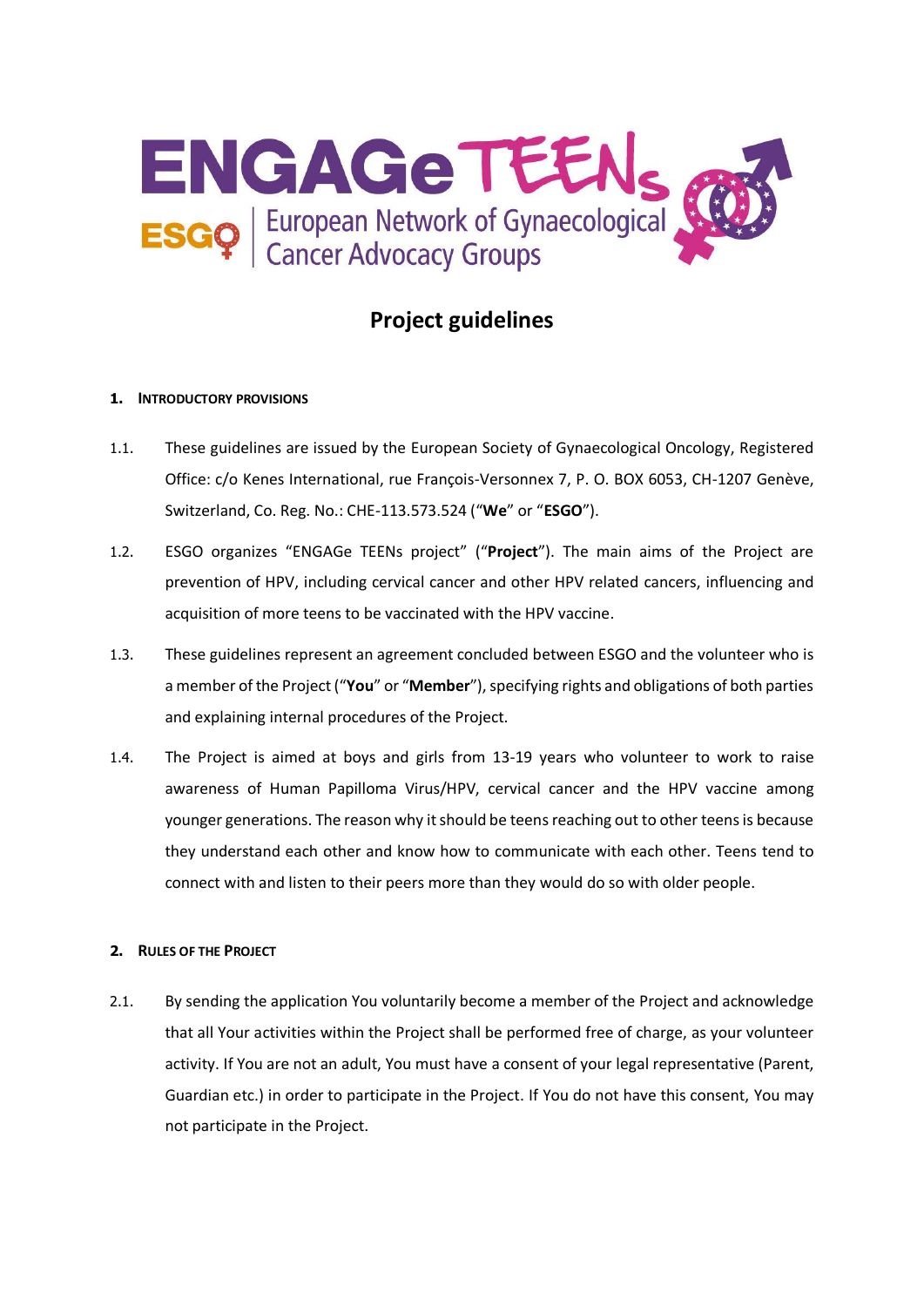- 2.2. We strongly emphasise that the subject matter of the Project is based on science and scientific arguments. As such, it is essential for Your proper participation that You are well oriented in this area. Therefore, before You start any activity within the Project, You have to participate in an on-line training organised by ESGO and to perform any activities within the Project in compliance with information provided through this training or through other means by ESGO.
- 2.3. Your main activity in the Project is to spread and share information among teenagers about Human Papilloma Virus (HPV), cervical cancer and the HPV vaccine. You can use materials (e.g. booklets, posters, videos, articles, brochures, posts on social media, etc.) prepared by ESGO. If You are going to use your own materials, You should have them approved by ESGO before using them. You may not share any content that violates anyone's intellectual property or other rights. You may not spam. You may not provide any false information about topics related to the Project. You may not make any commercial and advertising messages and statements in connection with the Project. Any breach of this provision may result in Your exclusion from the Project and immediate termination of our agreement.
- 2.4. By participating in the Project, you may use our materials, trademark, etc., however You are fully responsible for your activities. We are not responsible for any of your activity in the Project. By participating in this Project, you are expected to copy and translate global campaigns/materials/posts/videos etc. and distribute them via local channels. You may prepare your own activities on a local level only if such an activity is supervised by a local ENGAGe Member association or a local ESGO doctor. In such a case the local ENGAGe Member association or the local ESGO doctor bear responsibility for your activity. ENGAGe TEENs logo may only be used with the global campaigns/materials/posts/videos etc.
- 2.5. If You see any activity that violates these guidelines, You can report it to us by e-mail: [engage@esgo.org.](mailto:engage@esgo.org)
- 2.6. If in our opinion Your activities may violate the laws, rights or legitimate interests of third parties or the good name of ESGO, the Project or our cooperating organizations, You are obliged to terminate such activities upon our instruction (remove any of your output, etc.)
- 2.7. You hereby acknowledge and agree that all your portraits or recordings, pictures and speeches (videos, texts, posts etc.), to be used in the Project, may be used in a global campaign for example on social networks, television, radio, the Internet, etc. You hereby acknowledge and agree that any data used in the Project or in the campaign may be published worldwide and it may not be possible to remove them.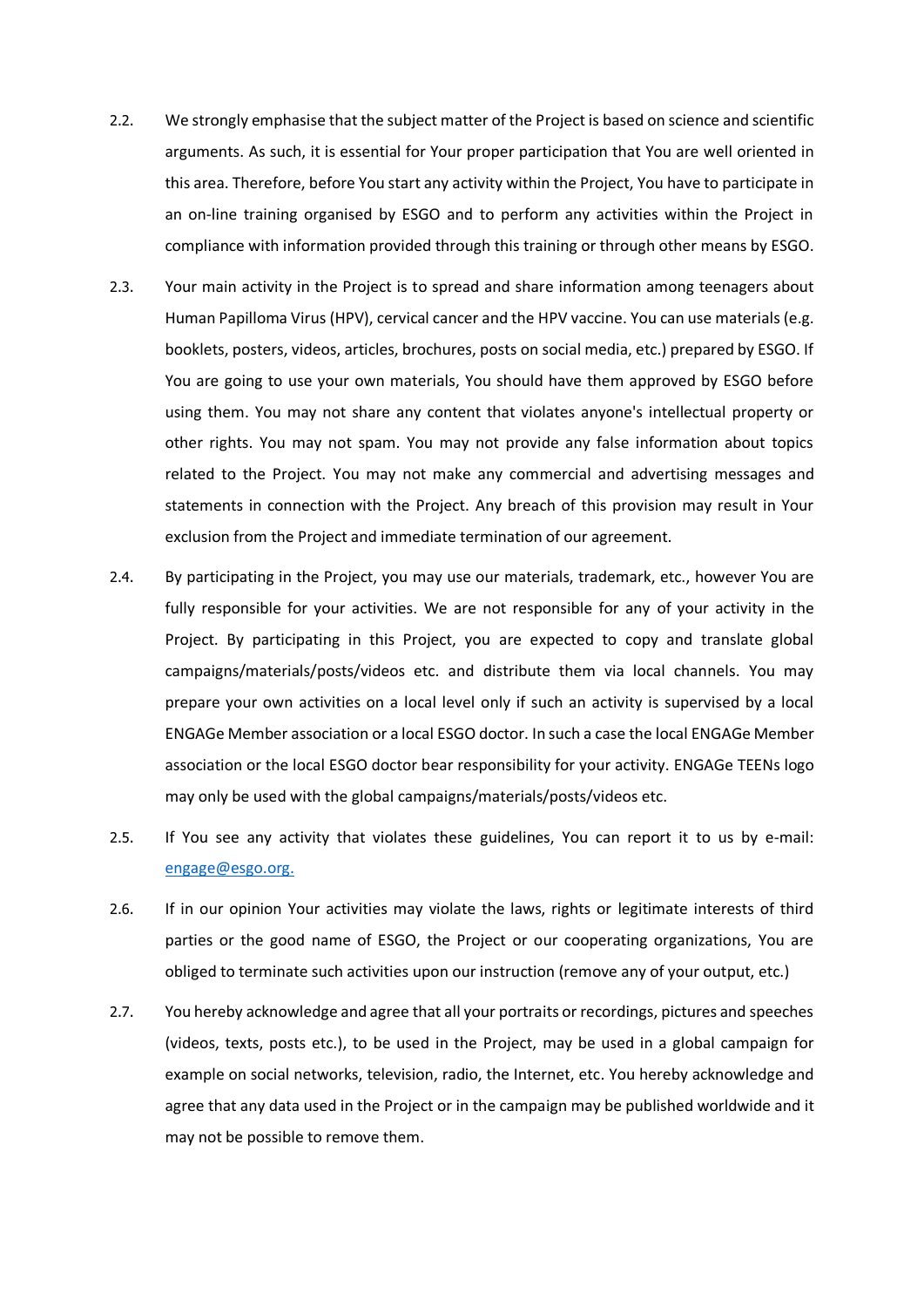- 2.8. You hereby provide ESGO with the right to use any of your pictures and speeches (videos, texts, posts etc.) ("**Author's Works**"), which you use in the Project ("**Licence**"). The Licence is free of charge, unlimited in time, non-exclusive, transferable, without quantity limitation, for any worldwide use. You agree not to use the works of third parties in your Author's Works (excluding materials provided by ESGO). You agree that ESGO is authorised to change, amend, or translate the Author's Works include them in a collective work (collection), either alone or via third parties or deal with them in any other way. We are entitled to sublicence or assign the Licence or any part of the Licence to a third party.
- 2.9. ESGO owns / manages all accounts related to the Project on social networks. You are not authorized to create your own social networking accounts using the brand of the Project or otherwise indicating their interconnection with the Project, without our written consent (may be provided in the form of e-mail).
- 2.10. All activities performed by each party in the Project are voluntary. The parties have no rights for any remuneration for their performance according to this agreement.

#### **3. CONTACT, SUPERVISION AND SUPPORT**

- 3.1. If You have any questions or need any support, please, contact us via following contacts:
	- 3.1.1. Iva Zahradnikova: [iva.zahradnikova@esgo.org;](mailto:iva.zahradnikova@esgo.org) Eva Streglova: [eva.streglova@esgo.org](mailto:eva.streglova@esgo.org)
	- 3.1.2. Esra Urkmez: [esraurkmez1@gmail.com](mailto:esraurkmez1@gmail.com)
- 3.2. The supervision and support of the Project is provided by the following persons:
	- 3.2.1. HPV Experts (scientific supervisors): Prof. Murat Gultekin, Dr. Maja Pakiz and Ms. Icó Tóth
	- 3.2.2. ENGAGe Teens project supervisor: Esra Urkmez: [esraurkmez1@gmail.com](mailto:esraurkmez1@gmail.com) (responsible for overall project management and sponsors´ support)
	- 3.2.3. ENGAGe TEENs project leader and coordinators: Selin Bayrakli (Leader): [bayrakliselin@icloud.com](mailto:bayrakliselin@icloud.com), Jasmine Akman (Coordinator): [jasmine.y.akman@icloud.com,](mailto:jasmine.y.akman@icloud.com) Lily Akman (Coordinator): [lily.n.akman@icloud.com](mailto:lily.n.akman@icloud.com) (responsible for communication within the Members, preparation of materials - booklets, posters, videos, articles, brochures, posts on social media etc.)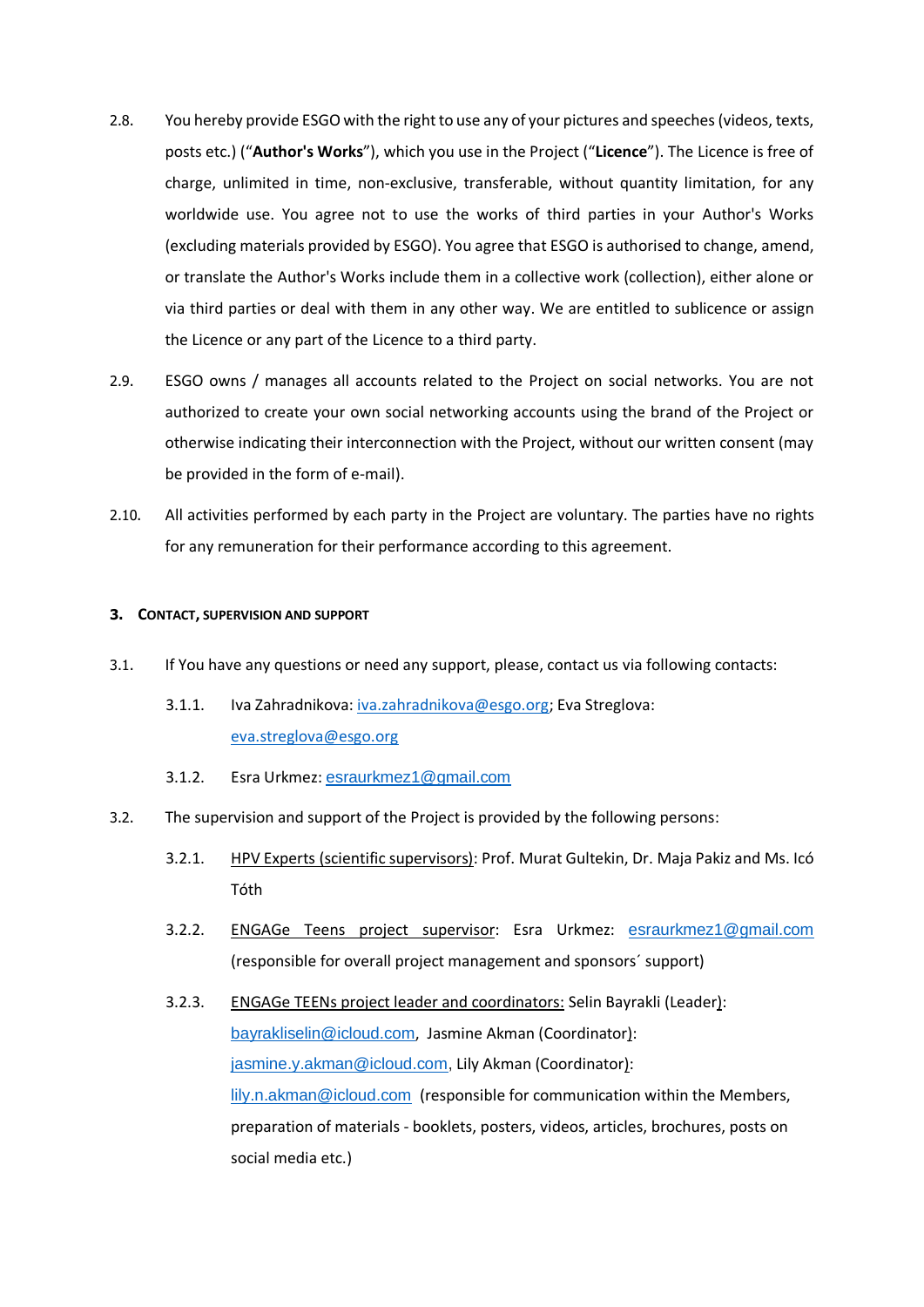3.2.4. ENGAGe Teens office manager: Iva Zahradnikova: [iva.zahradnikova@esgo.org](mailto:iva.zahradnikova@esgo.org) (responsible for overall project coordination, registration of Members, website, social media accounts supervision etc.)<sup>"</sup>

## **4. PRIVACY POLICY**

- 4.1. This article contains detailed information on processing of personal data by ESGO, in accordance with the GDPR Regulation.
- 4.2. We process your personal data filled in the application form, especially your name, photograph, date of birth, address, e-mail address, phone number, name of your legal representative (usually parent), his/her address, e-mail address and phone number, for the purposes specified below.
- 4.3. We exert our maximum effort to protect your personal data by technical and organisational measures against misuse or unauthorised disclosure.
- 4.4. Processing of your personal data is necessary for our co-operation according to these guidelines, especially to process your activity in the Project. For this purpose, we process all personal data you fill in the application form. Your personal data will be processed as long as will be required for our co-operation according to these guidelines.
- 4.5. **We may also use your personal data, especially your name and photograph, in the Project (including their publishing in our worldwide campaigns which are an integral part of the Project***).*
- 4.6. We may delegate processing of your data to third parties (recipients), such as information system providers, persons preparing training, processing Project materials, etc. We choose our processors with care and diligence so your personal data are maximally protected at any time. We may provide your data to other members of the Project for mutual communication among the members.
- 4.7. ESGO is located in a third country. The transfer of personal data to the third country is always based on the adequacy decision by the Commission or on suitable safeguards in compliance with GDPR.
- 4.8. For the exercise of your rights under GDPR we inform you of the following: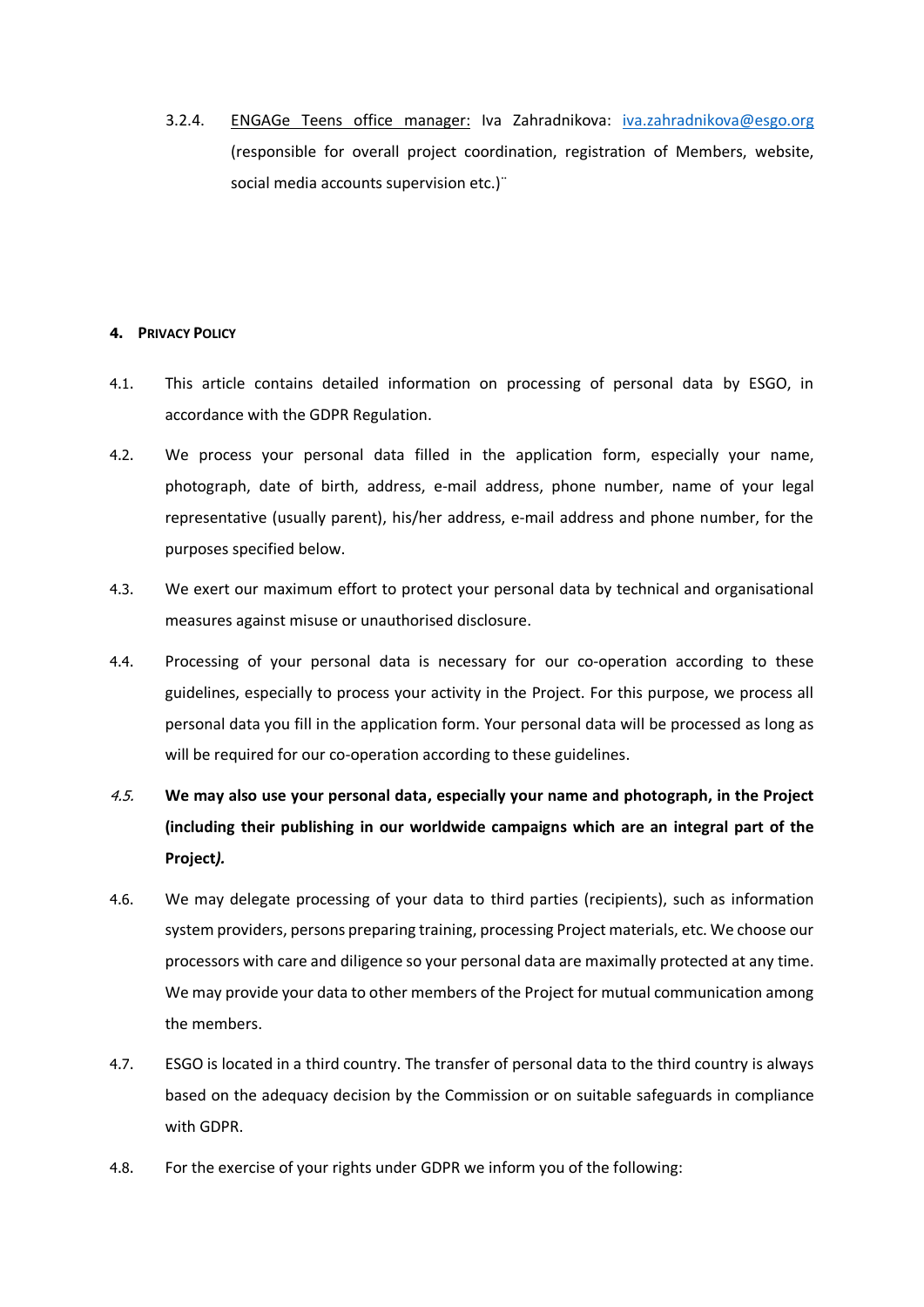- 4.8.1. You may exercise your rights by contacting us.
- 4.8.2. Before we start acting upon your request it may be necessary to verify your identification. This measure is necessary for your own protection. In case you refuse to provide us with information allowing us to identify you, we may not be able to process your request.
- 4.8.3. We will answer to your request without undue delay and in any event within one month of receipt of the request. In case it will be impossible to handle your request, we will inform you in this period about the prolongation of the period for answer by two months maximum.
- 4.8.4. We will use electronic means for the communication, e.g. we will reply via e-mail. In case you prefer other type of communication, please, let us know.
- 4.8.5. We will provide any communication and any action taken under Articles 15 to 22 and 34 GDPR free of charge. However, in case your request will be manifestly unfound or excessive (in particular due to its unreasonable repetitive character), we may charge you an adequate fee, taking into account the administrative costs related to providing the information or communication or taking the action requested, or refuse to act on the request.
- 4.8.6. You have the right to obtain confirmation as to whether or not your personal data concerning are being processed, and access to the personal data and the information about such processing.
- 4.8.7. We are processing your personal data in good faith that they are accurate and up-todate. In case we process inaccurate personal data you have the right to request your personal data to be rectified and/or completed (in case they are incomplete).
- 4.8.8. You have the right "to be forgotten", i. e. the right to have your personal data erased. However, we cannot be held liable for processing of your data by third parties, especially when such data has been published in compliance with these guidelines.
- 4.8.9. You have the right to obtain restriction of processing of your personal data according to Article 18 GDPR.
- 4.8.10. You have the right to data portability according to Article 20 GDPR.
- 4.8.11. You have the right to object, on grounds relating to your particular situation, at any time to processing of your personal data necessary for the purposes of the legitimate